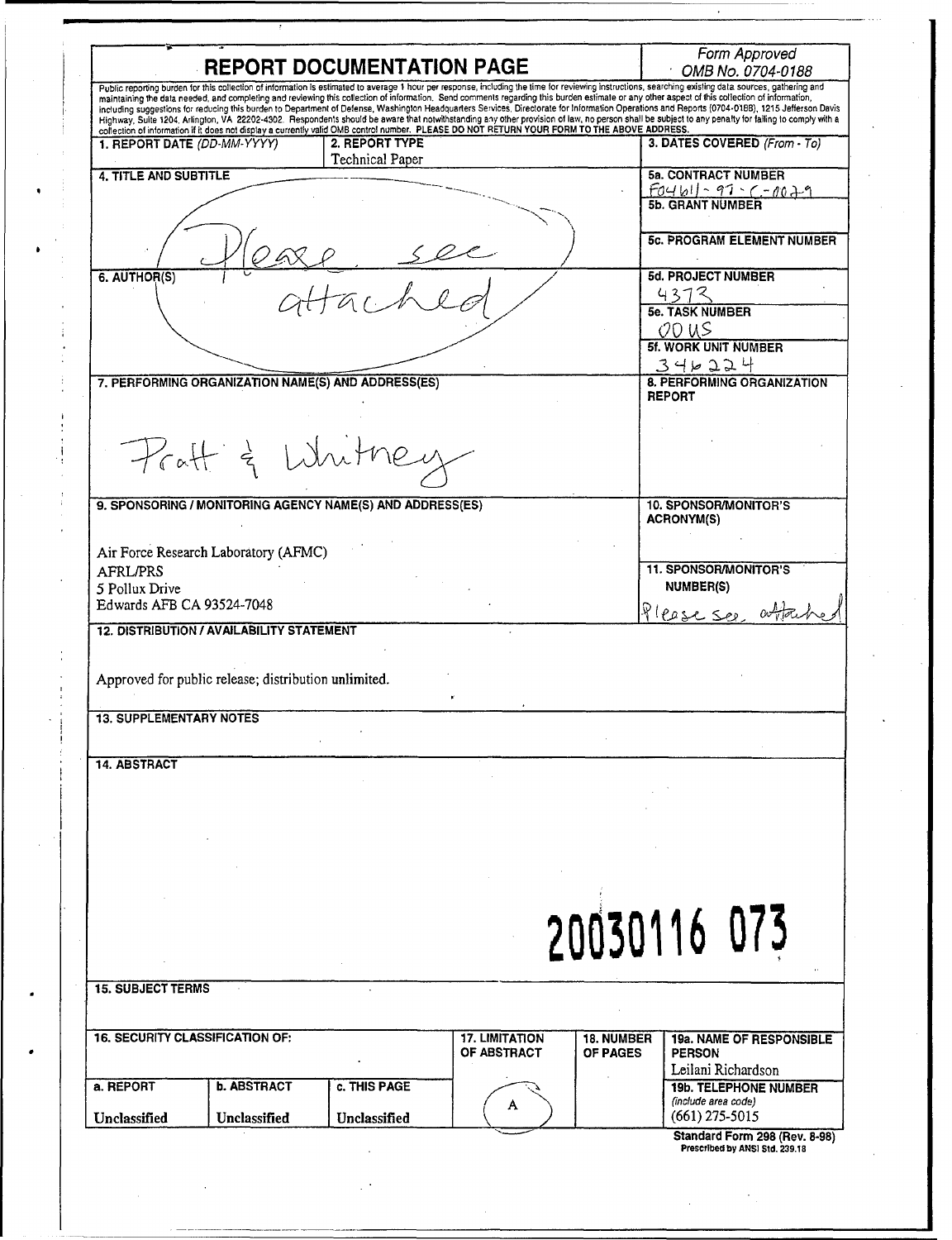$TP - 1998 - 133$ 

MEMORANDUM FOR PRR (Contractor Publication)  $\iint_{\mathcal{U}}$   $\iint_{\mathcal{U}}$ 

FROM: PROI (TI) (STINFO)  $\begin{bmatrix} 1 & 0 \end{bmatrix}$   $\begin{bmatrix} 1 & 0 \end{bmatrix}$  25 June 1998

SUBJECT: Authorization for Release of Technical Information, Control Number: AFRL-PR-ED-TP-1998-133 S. Peery and A. Minick (P&W) "Design and Development of 1 50k LOX/Hydrogen Upper Stage Demonstrator"<br>AIAA (Statement A)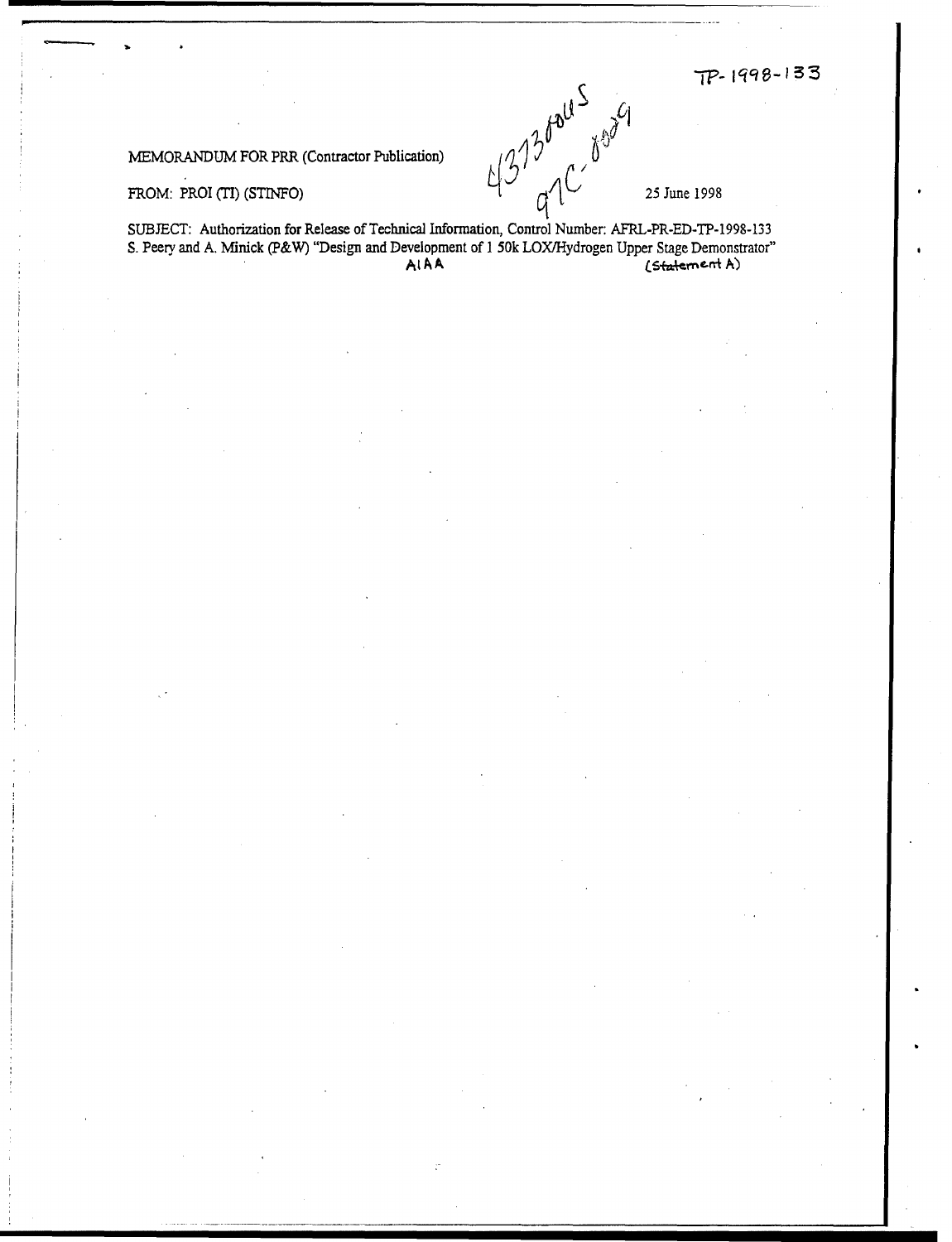

## 34th **AIAA/ASME/SAEIASEE** Joint Propulsion Conference **&** Exhibit July **13-15, 1998 /** Cleveland, OH

For permission to copy or republish, contact the American Institute of Aeronautics and Astronautics 1801 Alexander Bell Drive, Suite 500, Reston, Va 20191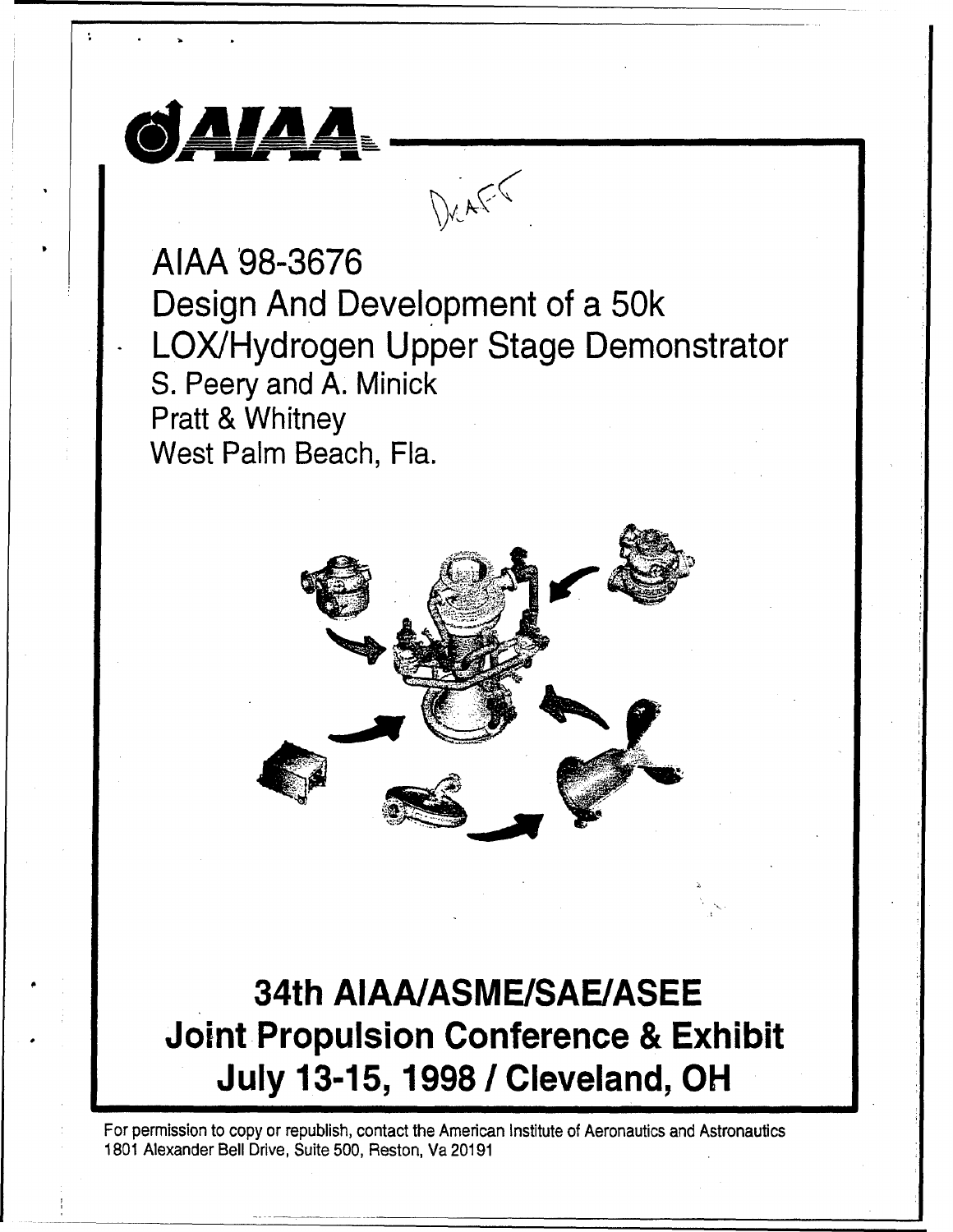a 50,000 pound (222.4 kN) thrust Oxygen/Hydrogen design, development, and demonstration, followed Upper Stage Engine Demonstrator (USD) being an integrated system level engine demonstrator to developed by Pratt & Whitney Liquid Space Propulsion validate performance to the IHPRPT system level under contract for the United States Air Force goals. Pratt & Whitney Liquid Space Propulsion, Research Laboratofies; (AFRL) to support the under contract to the United States Air Force Research program. The objective of this program is to integrate a system level integration of a 50k LOX/LH2 upper advanced technology components into an expander stage demonstrator (USD) engine. The USD is cycle engine configuration and demonstrate a 1% comprised of the Advanced Liquid Hydrogen (ALH) increase in specific impulse, a 30% increase in engine turbopump (Ref. AIAA 98-3681, *Design and* thrust-to-weight, a 25% reduction in failures per 1000 *Development of an Advanced Liquid Hydrogen* uses, a 15% reduction in required support costs, and a *Turbopump),* the Advanced Expander Combustor 15% reduction in hardware costs relative to current (AEC) (Ref. AIAA 98-3681, *Design and Development* state-of-the-art levels (RL10A-3-3A). Scheduled to be *of an Advanced Expander Combustor*), and a P&W<br>the first of the IHPRPT program engine demonstrators. provided Advanced Liquid Oxygen (ALO) turbopump, the first of the IHPRPT program engine demonstrators, it is scheduled to be test fired in late 2000 and  $\text{Tr}\text{C}$  and Injector/Ignitor. demonstrate a chamber pressure capability of 1375 psia. This integrated 50k LOX/LH2 engine The ALH turbopump was designed and is being demonstrator will be used to evaluate individual fabricated by P&W for the AFRL under contract component technologies as well as the system level F04611-94-C-0008 for component testing at P&W in mechanical, structural and thermodynamic early 1999. The ALH Turbopump incorporates an interactions. advanced fluid film rotor support system, unshrouded

operability envelope of existing expander cycle engines weight and production cost. The **AEC** was designed and provides the technology foundation to allow the and is being fabricated by P&W for the AFRL under development of the next generation of advanced space contract F04611-95-C-0123 for component testing in propulsion systems for upper stage and reusable mid-year 1999. The **AEC** incorporates an advanced booster applications. Additionally, through design, dispersion strengthened, high conductivity, copper manufacture, and integration of the demonstrator new alloy in a thermally/structurally compliant tubular methods have been developed and adopted which will design to significantly improve the capability of the increase reliability and reduce component fabrication expander cycle engine. For the demonstrator

implemented a three phase, 15 year rocket propulsion technology improvement effort to "double rocket propulsion technology by the year 2010". This initiative, designated the Integrated High Payoff Rocket Propulsion Technology (IHPRPT) established

Copyright **@** 1998 by Pratt & Whitney. Published by the American Institute of Aeronautics and Astronautics, Inc. with permission,

ABSTRACT **performance**, reliability, and cost improvement goals for each of the three phases. These goals are to be met This paper discusses design and systems integration of by advancing component technology levels through a 50.000 pound (222.4 kN) thrust Oxygen/Hydrogen design, development, and demonstration, followed by Integrated High Payoff Rocket Technology (IHPRPT) Laboratory (contract F04611-97-C-029), is conducting  $\cdot$ 

impellers, and a radial in-flow turbine to maximize This technology program pushes the performance and pump discharge pressure at a minimum turbopump times. contracted effort, P&W is integrating the P&W  $_{\text{eff}}$  .  $\frac{1}{2}$  :  $\frac{1}{2}$  :  $\frac{1}{2}$ provided ALO<sup>and</sup> AEC injector and the government furnished ALH, and AEC, into a demonstrator INTRODUCTION assembly providing all required component physical and functional interfaces, ducting, valves, actuators, The Air Force, Army, Navy, and NASA have control system, instrumentation, and sensors, as<br>implemented a three phase 15 year rocket propulsion illustrated in Figure 1.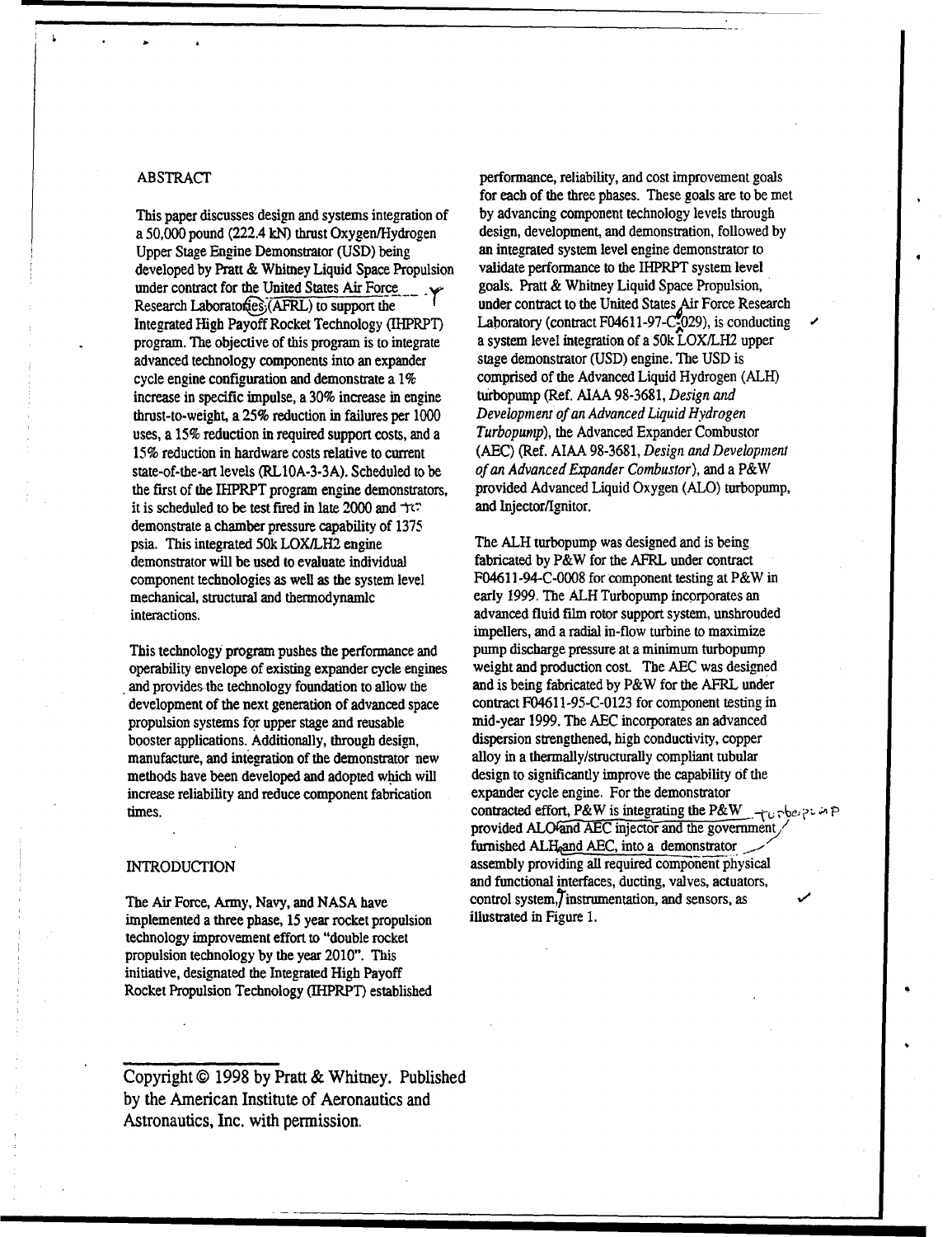

Figure 1. The IHPRPT Phase 150k LOX/LH2 Upper Stage Demonstrator

The integration of these advanced technology flight weight of 700 lbs. (318 kg). components into an engine level system for test firing • Demonstrate repeatable, safe, start, shutdown and will demonstrate the IHPRPT LOX/LH2 boost/orbit steady-state operation. transfer propulsion area phase I goals. These system level goals include; a 1% improvement in vacuum specific impulse, a 30% improvement in thrust to DISCUSSION weight, a 15% reduction in hardware/support costs, RL10A-3-3A. from which component goals could be determined.

Air Force Research Laboratory, established an developing the advanced expander engine cycle. The advanced upper stage expander engine model for the RL10A-3-3A has 16,500 pound (7484 Kg.) vacuum purpose of establishing the individual component  $\hat{p}$  thrust, Specific Impulse of 442.5 seconds, and a thrust requirements necessary to ensure the IHPRPT phase  $1 \sim$  to weight ratio of 53. It utilizes a two stage turbine system level goals are achieved. This cycle model was driven by the expanded hydrogen from the combustor used to establish the performance, cost, weight, and and nozzle cooling tubes. The RLIO turbine drives thermodynamic operating requirements of the both the two stage hydrogen turbopump and, through a , demonstrator engine. The component and engine level gearbox, the single stage Liquid Oxygen (LOX)

- 
- 
- 

and a 25% improvement in reliability relative to the P&W established an advanced expander engine model, current state-of-the-art engine baseline the P&W which meets the IHPRPT phase 1 system level goals, The P&W RL10A-3-3A is the baseline for the *pia.* Pratt & Whitney, in cooperation with the United States IHPRPT goals and was used as the starting point for **kg** demonstration goals established for the 50k LOX/LH2 turbopump. The maximum cycle pressure is  $\sqrt{\frac{C V}{V}}$ demonstrator to support the IHPRPT goals are: approximately 1100 PSIA $\pi$ , 31 Kg) cm\*\*2) with a  $\frac{1}{2}$ . chamber pressure of  $\overline{470}$  PSIA  $\frac{33}{1}$  Keycm<sup>\*\*</sup>2). The Demonstrate an engine chamber pressure of 1375 expander cycle developed for the RLT0, shown in psia at an engine flowrate to provide 50,000 lbf of Figure 2, is used in each member of the RL10 family, thrust. covering the 16,500 to 24,750 (7484 - 11226 Maintain the geometric envelope of the RL10A-3-  $\overline{Kg}$ ) thrust range. The advanced expander engine 3A baseline (throat area, engine length and cycle, based on the RL1O cycle, established to support / diameter, etc.) the IHPRPT phase 1 goals will allow further growth to Traceable component weights to support an engine 50,000 - 80,000 pounds (22,679 - 36,287  $\mathbb{K}$ g.) while  $\mathbb{R}$ 

ıL.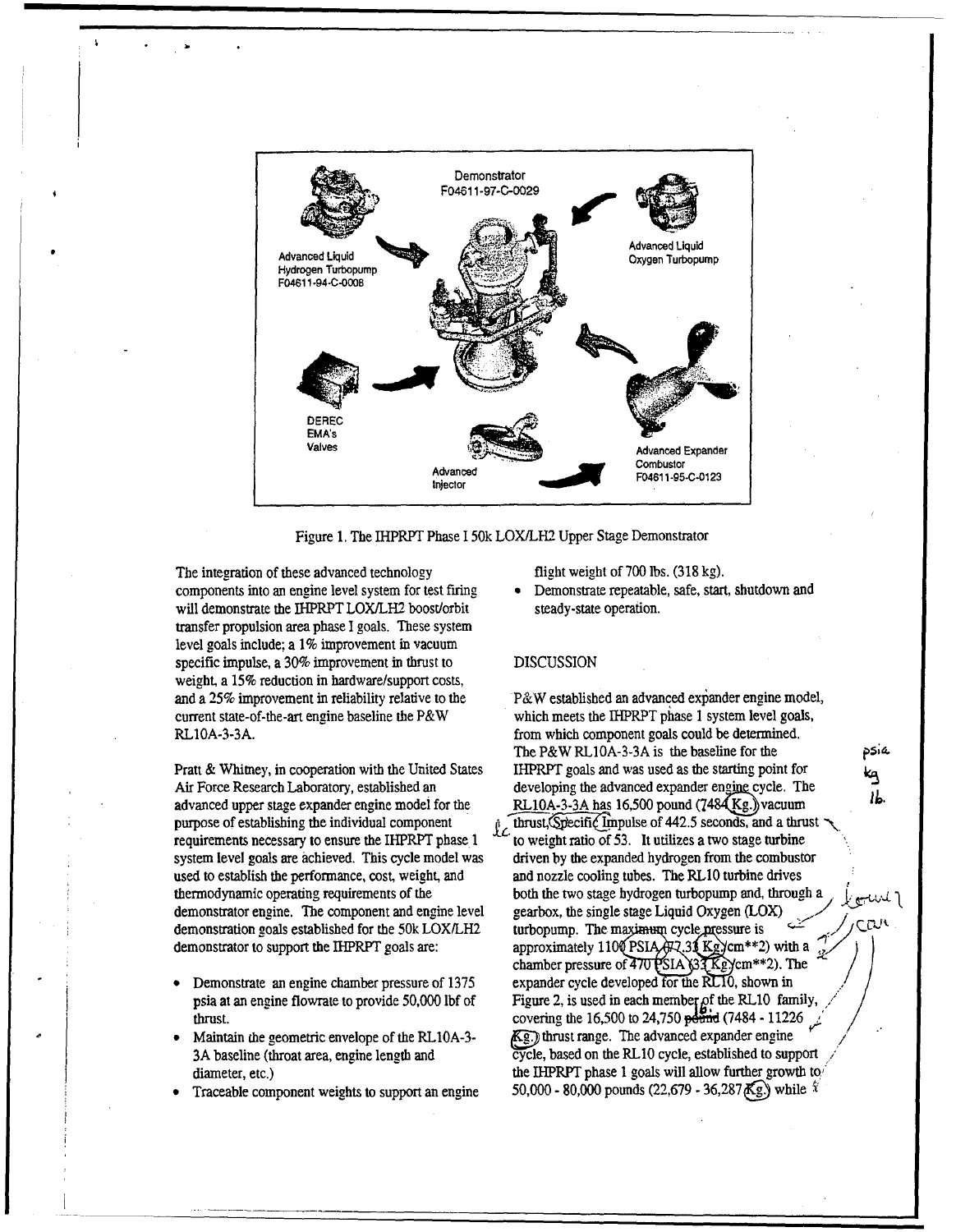

maintaining the benefits of the RLlO family history.

The growth potential of the current RL1O family is The additional heat load capacity of the **AEC** provides limited by the fuel pump discharge pressure which is in the required turbine input energy to support the turn limited by the heat pickup capacity of the increase in turbopump discharge pressure of the ALH combustor and nozzle cooling tubes. While the tubular turbopump, allowing an increase in chamber pressure. configuration provides better heat pickup than current milled channel combustors, the moderate conductivity Analysis of an expander cycle with the improved heat of the RL1O steel tubes limits their heat load capacity load capacity supports a stable expander cycle per unit area and heat pick up. The ability to transfer operating at a chamber pressure of 1375QSIA (96.7) more heat across the chamber cooling wall is essential Kg./cm\*\*2) with a maximum cycle pressure of 4600 to provide the increased energy required for higher PSIA  $(323.4\text{Kg})$  cm<sup>\*\*</sup>2) at the ALH fuel turbopump turbopump output, chamber pressure, and thrust, in an discharge. The final system balance provided a heat

Until recently no significant improvement in thermal the LOX turbopump with at least 5% margin conductivity was available without an unacceptable remaining for roll control thrusters, boost pump drive, sacrifice of material properties such as strength $(\text{LCF})$  or equivalent bypass requirements.<br>characteristics, and oxidation/erosion canability. This  $\frac{2}{3}$  The advanced expander engine cyc characteristics, and oxidation/erosion capability,. is **'** The advanced expander engine cycle configured to problem has been solved by the development of PWA  $\sim$ <sup>C</sup> meet IHPRPT Phase 1 goals is shown in figure 2. The 1177 dispersion strengthened copper which provides predicted advanced expander engine system improved material strength, LCF capability, and performance is summarized in Table 1. The measured conductivity. The Advanced Expander Combustor operating conditions of the instrumented USD are being developed for the AFRL uses PWA 1177 copper expected to confirm these analytical predictions. The tubes to provide the increased heat transfer and thermodynamic operating conditions of the IHPRPT resultant energy required to support the high Phase I engine at major station locations is displayed performance USD. in Table 2.

advanced expander cycle engine, load capacity of 22,840 Btu/sec (24M N-M/sec) available to drive both the ALH fuel turbopump and

" <del>" I a ilay kaominina mponina mponina mponina mponina amin'ny faritr'i Normandie amin'ny fivondronan-kaominin'i C</del><br>Ny faritr'ora dia mponina mponina ny taona mponina mponina mponina mponina amin'ny fivondronan-kaominina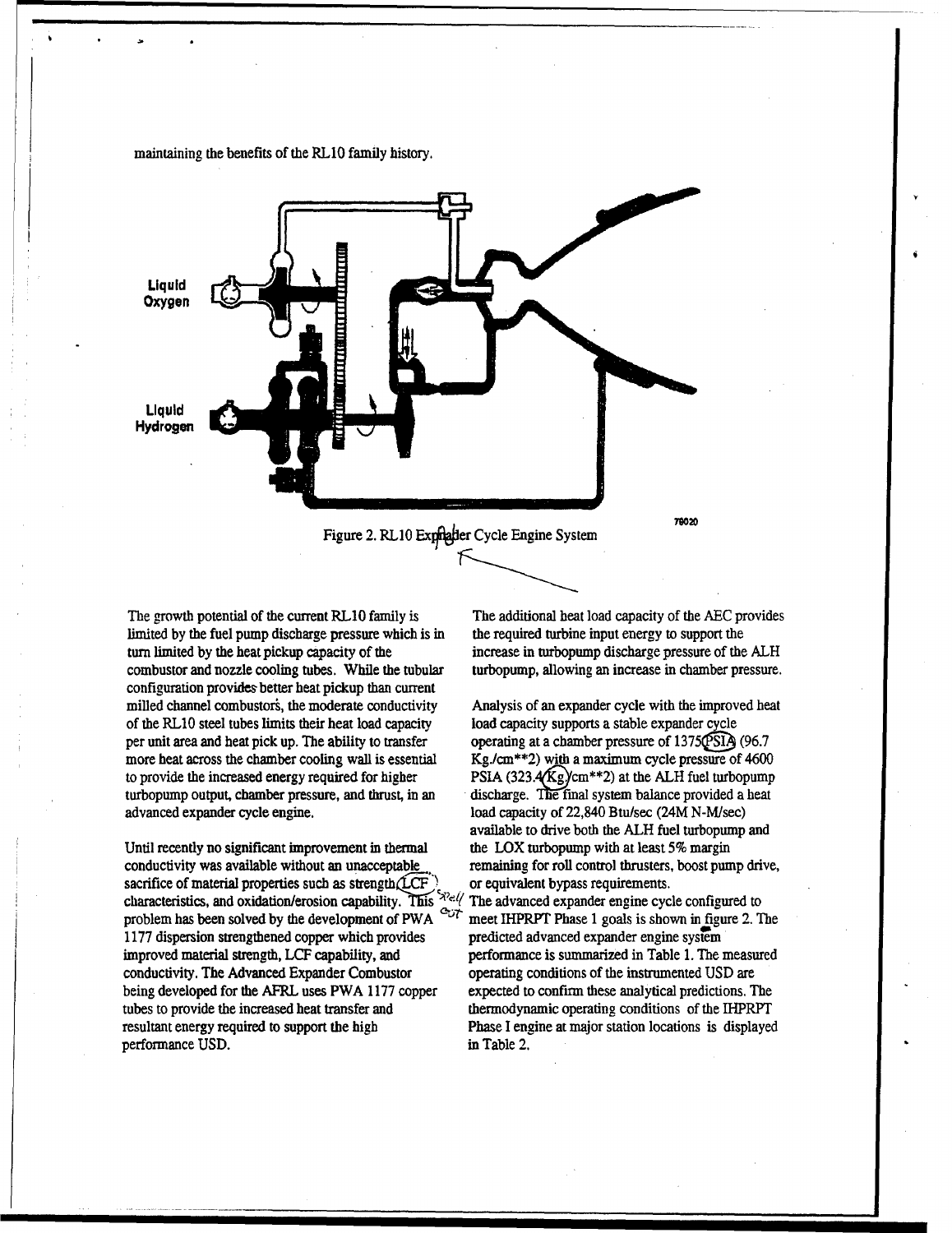| <b>IHPRPT PHASE I ENGINE SUMMARY</b> |        |                                  |        |  |  |
|--------------------------------------|--------|----------------------------------|--------|--|--|
| Vacuum Thrust, lbf                   | 50,334 | Chamber Pressure, psia           | 1375   |  |  |
| Engine Mixture Ratio                 | 6.0    | Combustion C* Efficiency         | 0.99   |  |  |
| Chamber Mixture Ratio                | 6.11   | Chamber Coolant Q, Btu/s         | 22,833 |  |  |
| Engine Flowrate, Ibm/sec             | 112    | Chamber Length, in               | 26     |  |  |
| Del. Vacuum Isp, sec                 | 450.6  | <b>Chamber Contraction Ratio</b> | 5.5    |  |  |
| Throat Area, in**2                   | 19.1   | C*, Char. Velocity, ft/s.        | 7553   |  |  |
| Nozzle Efficiency, Cs                | 0.995  | Nozzle AR                        | 64.5   |  |  |
| Weight Estimate, lb                  | 715    | Nozzle Exit Diameter, in         | 39.6   |  |  |
| Thrust to Weight                     | 70.4   | Turbine Bypass, %                | 5.4    |  |  |
|                                      |        |                                  |        |  |  |

Table 1. IHPRPT Phase I Advanced Expander Engine Cycle Summary

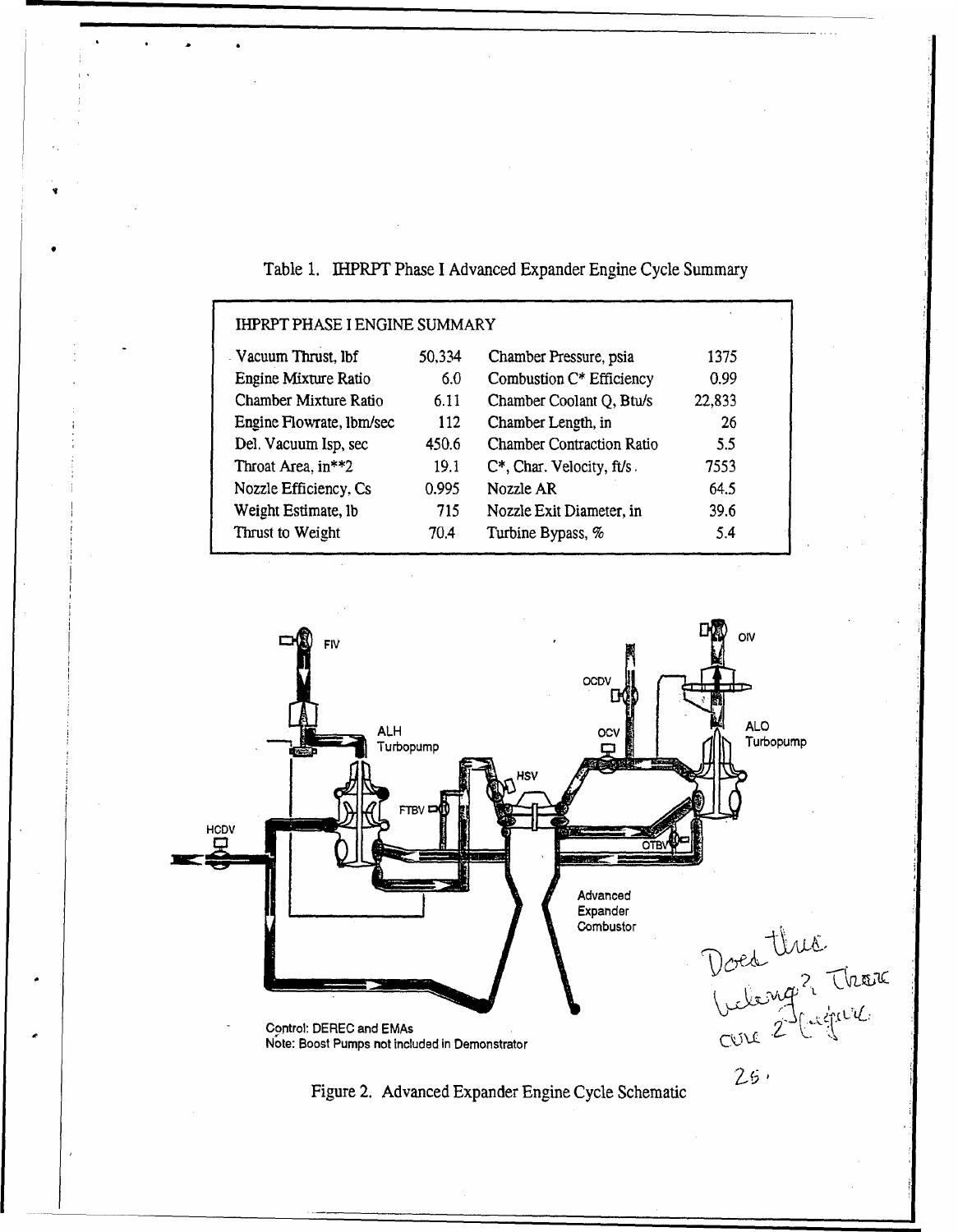| <b>Fuel System Conditions</b>    |                 |       | <b>Oxygen System Conditions</b> |                        |          |       |       |
|----------------------------------|-----------------|-------|---------------------------------|------------------------|----------|-------|-------|
| Station                          | <b>Pressure</b> | Temp. | Flow                            | <b>Station</b>         | Pressure | Temp. | Flow  |
|                                  | (psi)           | (R)   | (pps)                           |                        | (psi)    | (R)   | (pps) |
| Main Pump Inlet                  | 100             | 38.6  | 16.0                            | Main O2 Pump Inlet     | 100      | 176.7 | 96.0  |
| Main 1st Stage Exit              | 2335            | 69.4  | 16.0                            | Main O2 Pump Exit      | 1800     | 184.3 | 96.0  |
| Main Pump Exit                   | 4600            | 99.2  | 16.0                            | <b>OCV</b> Exit        | 1567     | 184.3 | 96.0  |
| Chamber Coolant In.              | 4485            | 100.2 | 14.0                            | Chamber Injector Inlet | 1540     | 184.3 | 96.0  |
| Chamber Coolant Ex.              | 4216            | 523.5 | 14.0                            | Chamber                | 1375     |       |       |
| Turbine Bypass                   | 4132            | 462.5 | 0.9                             |                        |          |       |       |
| O2 Main Turbine Inlet            | 4132            | 462.5 | 15.1                            |                        |          |       |       |
| O2 Main Turbine Ex.              | 3640            | 455.4 | 15.1                            |                        |          |       |       |
| H2 Main Turbine Inlet            | 3585            | 457.3 | $15.1 -$                        |                        |          |       |       |
| H <sub>2</sub> Main Turbine Exit | 1641            | 382.9 | 15.1                            |                        |          | ٠     |       |
| Chamber Injector Inlet           | 1466            | 392.8 | 15.7                            |                        |          |       |       |
| Chamber                          | 25.375          |       |                                 |                        |          |       |       |

## Table 2. IHPRPT Phase I Engine Conditions

For the USD contracted effort, P&W will integrate the through the turbines thereby controlling turbopump ALO and ALH turbopumps with the AEC into a speed, pump discharge pressure, chamber pressure, and demonstrator assembly providing all required thrust. The engine mixture ratio is controlled by component interconnects, ducting, valves, actuators, regulating the oxygen pump flow and back-pressure instrumentation, and sensors. P&W will provide the using the Oxygen Control Valve, OCV. After engine USD hardware and associated control system to the chilldown, prior to start the USD system is filled with AFRL as an integrated assembly ready for testing. hydrogen up to the closed Fuel Shutoff Valve, FSOV.

hydrogen is pressurized in the two stage ALH pump, turbopump rotation with the opening of FSOV. delivered to the **AEC** for cooling and heat pick-up, expanded across the ALO and ALH turbines providing A USD system transient model has been created and is power to drive the pumps, and delivered to the injector. being used to develop the start, shut-down, and steady-Liquid oxygen is compressed by the single stage ALO state characteristics to determine valve sequencing and pump and delivered to the injector for combustion. control logic. Figures 3 and 4 display the predicted Cooldown valves, located downstream of the pumps, chamber pressure and engine mixture ratio transient are open during engine cooldown, before engine start, profiles for a typical USD run sequence. Studies to allow fluid flow through the pumps for thermal continue to optimize the start and shut-down sequences conditioning. The turbine bypass valves (OTBV and and timing to ensure safe, stable, and repeatable USD FTBV) are used to independently regulate the flow testing. Based on these studies test stand control

The USD uses the bootstrap start procedure where the In the USD expander cycle configuration liquid latent heat of the **AEC** hardware is sufficient to initiate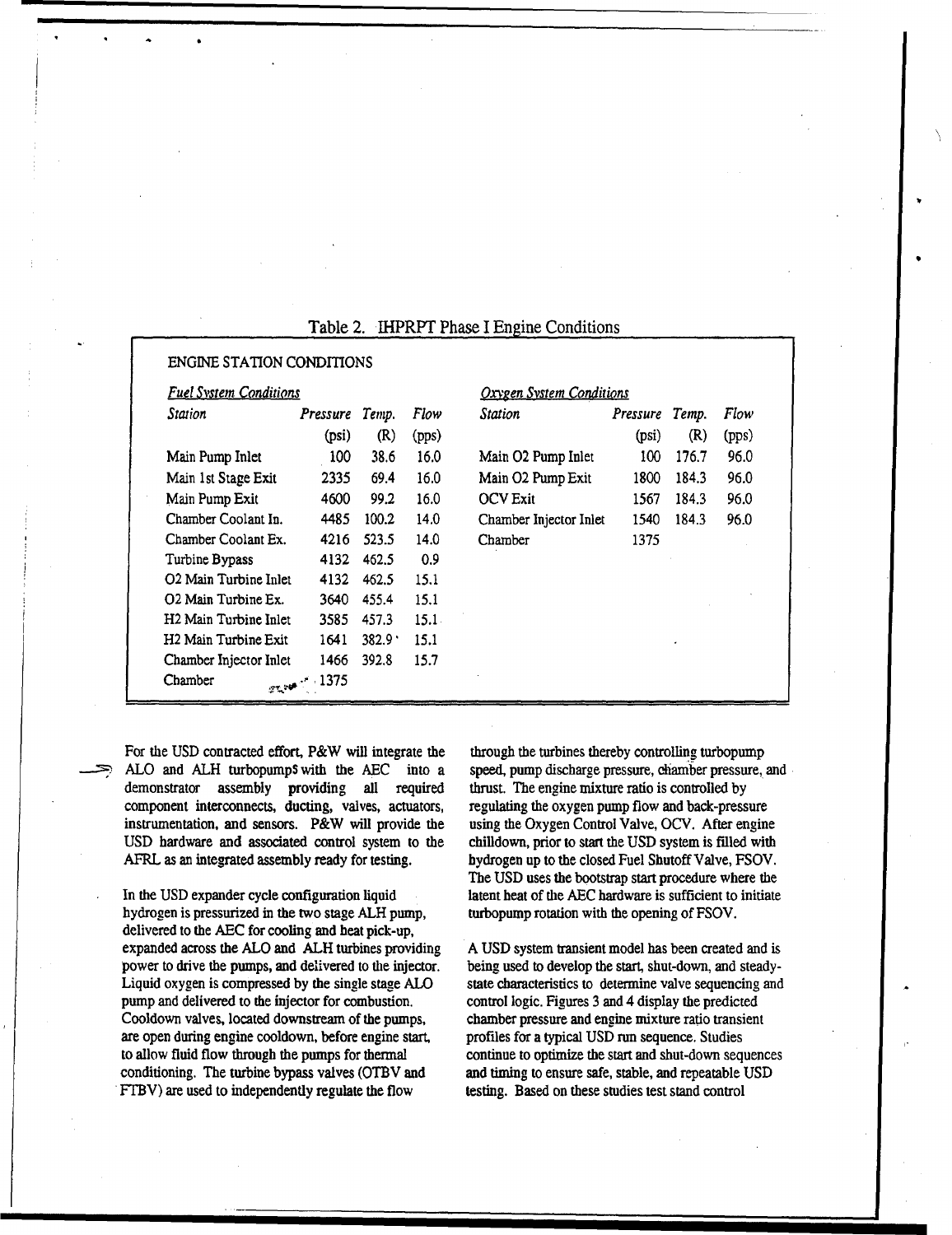requirements, computer logic test plans, and test design and operability analysis allowing test bed facility operation requirements will be defined.<br>
instrumentation requirements to be determined. facility operation requirements will be defined. Interface definition will be provided by the model for

 $\ddot{\phantom{a}}$ 







Advanced Expander Combuster (AEC) The **AEC** was designed and is being fabricated by P&W for the AFRL under contract F04611-95-C-0123 for component testing in mid-year 1999. The AEC,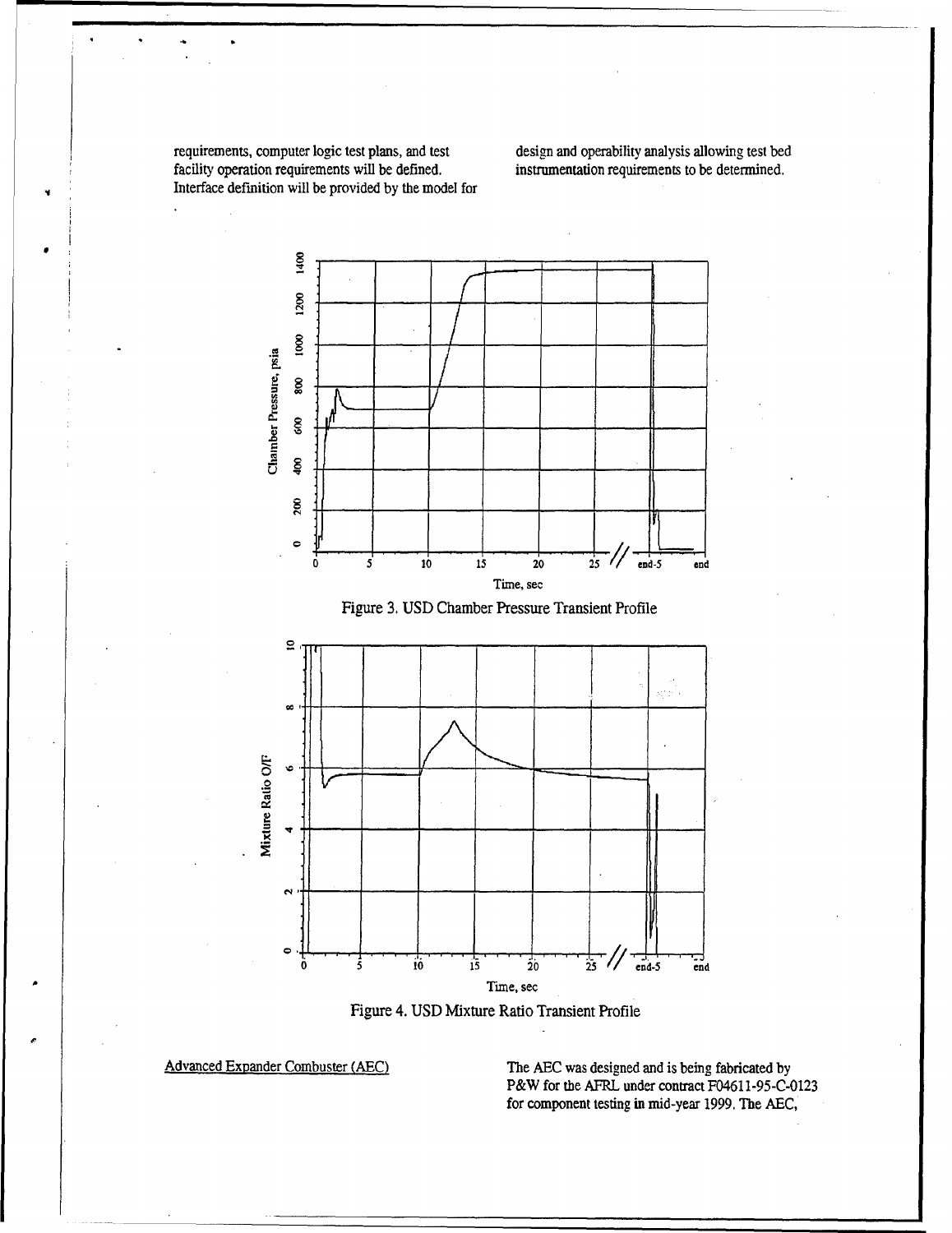Figure **5,** incorporates an advanced dispersion chamber coolant per unit length of thrust chamber thermally/structurally compliant tubular design to improvements in material properties to enable the cycle enaine. The **AEC** is expected to contribute a cycle coolant. The **AEC** uses an advanced copper increase in specific impulse required for the Phase I support the USD engine cycle. In doing so, higher goals. pump pressures, higher chamber pressures and

The primary power constraint of current expander weight can be achieved. cycle engines is the heat delivery into the thrust

strengthened, high conductivity, copper alloy in a assembly. The AEC, Figure 5, makes use of recent significantly improve the capability of the expander transfer of larger quantities of heat into the expander 12% increase in engine thrust-to-weight, and the 1% alloy tubular geometry chamber to provide the heat to subsequently higher specific impulse levels at reduced



Figure 5. The Advanced Expander Combustor tube bundle prior to braze

The AEC is on schedule for testing at Pratt & Advanced Liquid Hydrogen (ALH) Turbopump Whitney's Florida test facilities in mid-year 1999. The design has been completed and the hardware The ALH turbopump, Figure 6, was designed and is requirements are being integrated with the Air Force F04611-94-C-0008 for component testing at P&W in ensure the facility is ready to support testing of the hydrogen with a pressure rise of 4500 psia to support

integrates state-of-the-art materials, a high failure rate toward the IHPRPT Phase I engine goals. performance thrust chamber geometric configuration, and advanced fabrication approaches into a thrust The ALH turbopump was designed to a nominal phase 1 goals. a minimum turbopump weight and cost. The

fabrication is nearing completion. The AEC test being fabricated by P&W for the AFRL under contract Research Laboratory in parallel with fabrication to early 1999. The ALH turbopump delivers 16 lb/s liquid AEC on schedule. the 50k LOX/LH2 expander cycle engine and provide engine level contributions of a 10% thrust-to-weight<br>Pratt & Whitney's Advanced Expander Combustor increase, 10% cost reduction, and 11% reduction in

chamber unit that supports the USD and IHPRPT discharge pressure and flowrate to support the USD at combination of high pump discharge pressure and low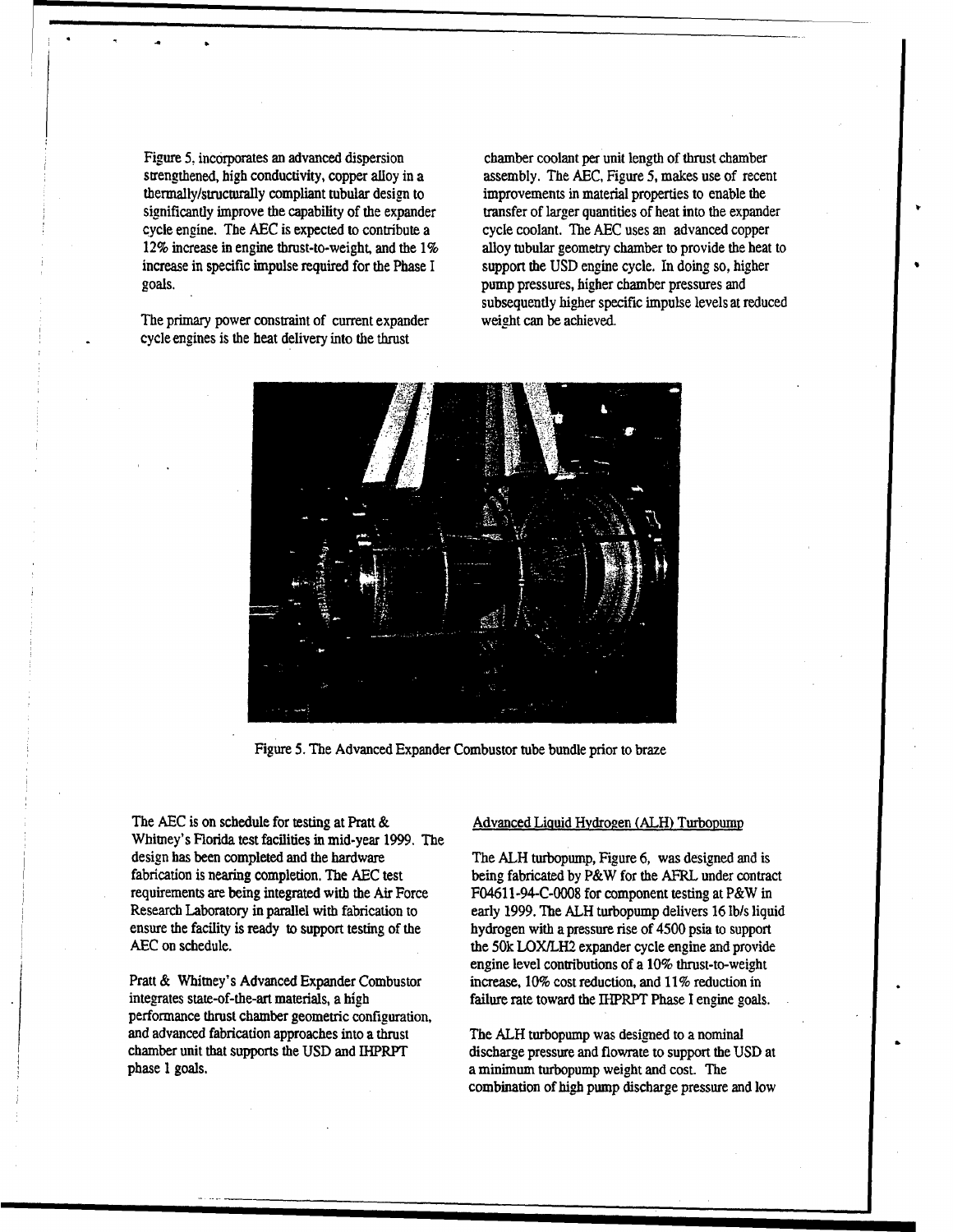turbopump weight requires maximum rotor speeds to rotordynamic operation, accurate rotor position control, attain high impeller tip speeds at a minimum impeller minimized rotor stresses, bearing loads, and operating attain high impeller tip speeds at a minimum impeller minimized rotor stresses, bearing loads, and operating diameter. The breakthrough design feature of the ALH clearances. Additionally, the use of fluid film bearings diameter. The breakthrough design feature of the ALH clearances. Additionally, the use of fluid film bearing<br>turbonumn is the fluid film rotor support system. The drastically reduces the turbonump part count, directly turbopump is the fluid film rotor support system. The drastically reduces the turbopump part count, directly and improving reliability. ALH turbopump has been designed with a hydrostatic rotor support system to provide; optimized





Figure 6. The Advanced Liquid Hydrogen Turbopump

Whitney's Florida test facilities in the fourth quarter of 1998. The design and hardware have been completed. Structural verification of the rotor response has been Digital Electronic Rocket Engine Control (DEREC) accomplished. The ALH turbopump test requirements integrated facility and test article model required for an "on-engine" electronic control system to control all<br>safe testing of high response devices such as the ALH operating aspects of the engine. The engine control safe testing of high response devices such as the ALH testing in cooperation with the AFRL, including  $\qquad \qquad$  Engine(Control (DEREC) system and comprehensive analysis of the ALH turbopump's electromechanical actuators (EMAs) to control the performance upon completion of testing. engine valves. EMAs eliminate the need for

turbopump integrates state-of-the-art materials, an directly supporting the 1HPRPT cost, weight, and advanced compact radial inflow turbine, advanced high reliability goals. The DEREC receives thrust and pressure fluid **film** bearings, and a high performance mixture ratio commands from the test stand computer inducer and impellers into a unit that supports the and modulates the rig EMAs to achieve the desired IHPRPT phase 1 goals. test article response. The use of a DEREC with EMAs

by Chemical Automatics Design Bureau (CADB), unit which can be easily modified in later programs to Voronezh, Russia, under contract to P&W. The ALO further enhance the electronic engine control system turbopump delivers 96 lb/s liquid  $\overline{O}$ xygen with a  $\overline{O}$  performance and include enhanced engine health pressure rise of 1700 psia to support the 50k LOX/LH2 monitoring features and technologies. expander cycle engine and provide engine level

The ALH program is on schedule for testing at Pratt & contributions of a 5% thrust-to-weight increase toward Whitney's Florida test facilities in the fourth quarter of the IHPRPT Phase I engine goals.

The 50k engine demonstrator will be configured with turbopump. Pratt & Whitney will conduct the ALH system will be comprised of a Digital(Electronic Rocket  $\mathbb{Q}_{\mathcal{F}}$ conventional hydraulic actuators and pumps, supply Pratt & Whitney's Advanced Liquid Hydrogen lines, and associated ground support equipment, is expected to provide a 45% reduction in failure rate, Advanced Liquid Oxygen (ALO) Turbopump through improved engine control, electrical signal redundancy, and elimination of the pneumatic The ALO turbopump is being designed and fabricated actuation system. The proposed DEREC is a modular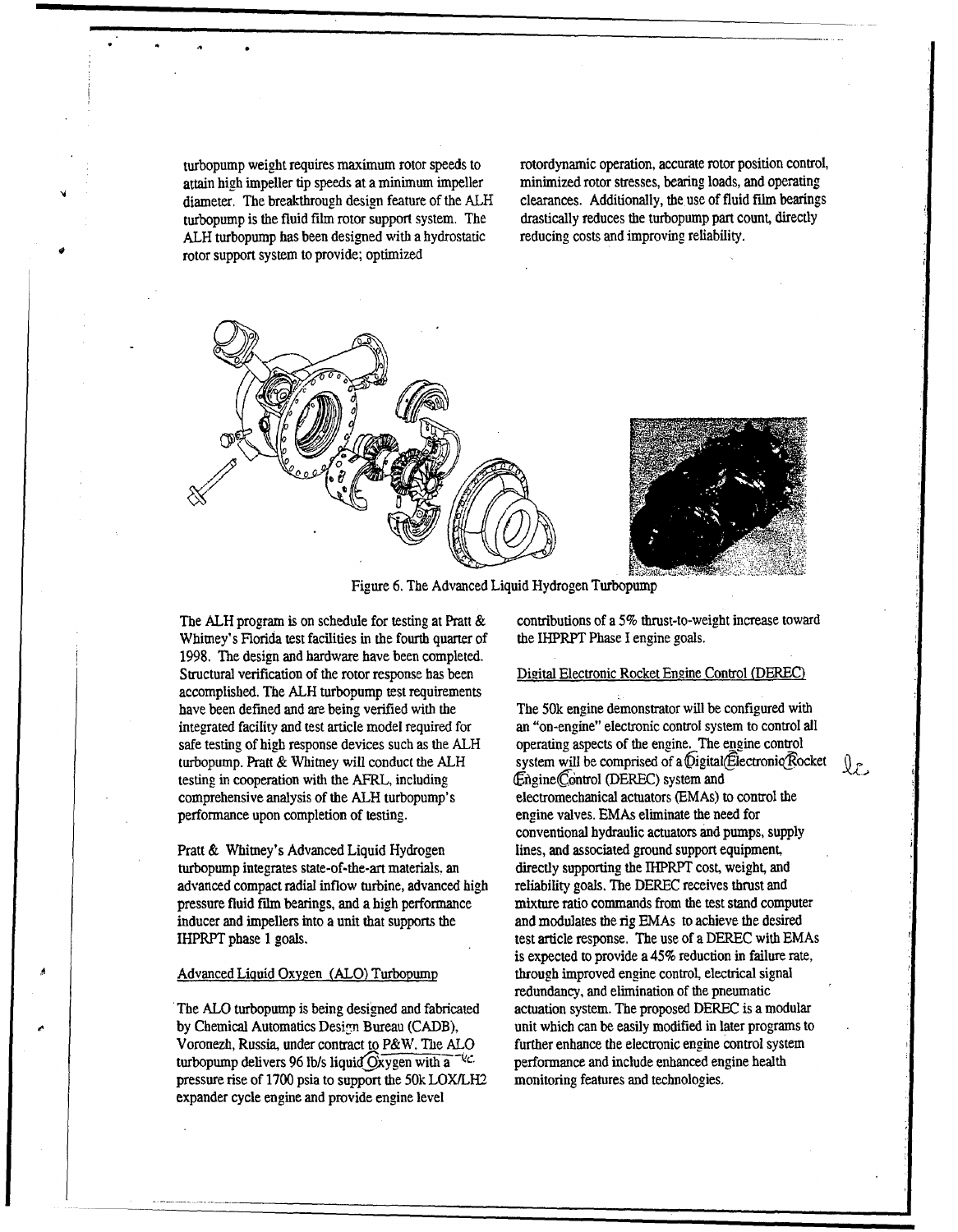## TECHNOLOGY TRANSITION TO PRODUCTS The Common Cryogenic Advanced Upper Stage

The operating conditions and design features of the opportunity to transition the USD into a product for USD components were selected to demonstrate commercial, civil, and military applications. IHPRPT Phase I goals. The IHPRPT goals are broad CCAUSE, Figure 7, is a 40,000 lbf thrust class upper based and were selected to focus efforts to improve all stage engine designed to provide over 470 seconds of aspects of rocket propulsion systems. Successful impulse in the same dimensional envelope as the completion of the program will provide the confidence current RLIO. The CCAUSE design uses USD and design validation to transition the demonstrated technologies in a configuration biased toward advanced technology components into existing and maximizing specific impulse. CCAUSE will provide future propulsion systems. The configuration and payload delivery improvements of approximately 20% thrust size of the **USD** was selected to maximize on current and near-term medium lift launch vehicles. technology transition opportunities while assuring the P&W is currently working with vehicle primes to demonstration of Phase I goals.  $\blacksquare$  optimize thrust levels and is conducting preliminary

## The Common Cryogenic Advanced Upper Stage Initial Operating Capability of ~2003.<br>Engine

Engine (CCAUSE) is the near-term high priority design of the CCAUSE components and plans an



## Cryogenic Advanced Upper Stage Engine

| Inlet Mixture Ratio        | 5.5    |  |
|----------------------------|--------|--|
| Thrust (lb) Vac            | 43.500 |  |
| Isp (sec) Vac              | 472    |  |
| Area Ratio                 | 370:1  |  |
| Chamber Pressure (psia)    | 1250   |  |
| Vacuum Thrust-to-Weight    | 60     |  |
| Exit Diameter (in)         | 90     |  |
| Engine Length, Stowed (in) | 90     |  |

Figure 7. The Cryogenic Advanced Upper Stage Engine

Long-life and safe operability will drive the design of and the simplicity of the configuration. The RL200 future booster engines for(Reusable(Launch(Vehicle *LL*-provides assured safety since any component failure (RLV) applications. The P&W RL200, Figure 8, is a simply results in a benign loss of energy to the cycle, mid-size (150K - 350K lb) thrust class LOX/LH2 eliminating the occurrence of catastrophic failures. The expander cycle engine designed to provide airline-type USD provides the first step toward demonstrating the operability and safety for a military or commercial capability of generating high chamber pressures in a RLVs. The USD provides the technology foundation to booster class expander cycle engine while retaining allow long-life and sufficiently high chamber pressure expander cycle safety,operability, robustness and at high thrust levels for sea level to vacuum operation, affordability.

A Highly Reusable Booster Engine, The RL200 The robustness and operability of the expander cycle results from the benign engine operating conditions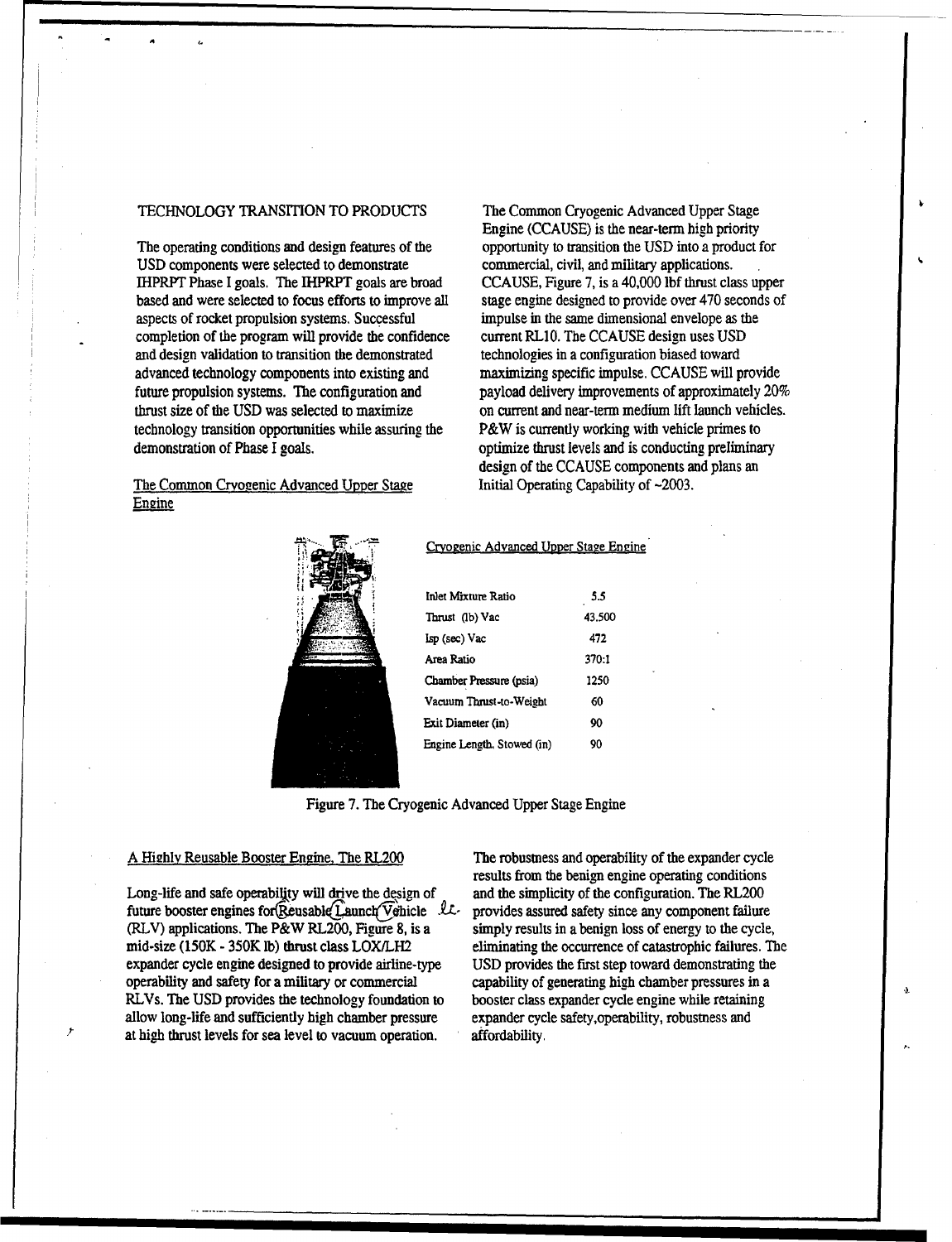

9\* *A*4

## P&W RL200 Reusable Engine

| Inlet Mixture Ratio        | 6.0     |
|----------------------------|---------|
| Thrust (lb) Vac            | 300,000 |
| Thrust (lb) SL             | 250,000 |
| Isp (sec) Vac              | 450     |
| Engine Life, cycles        | >250    |
| Critical Failure Modes     | none    |
| Sea Level Thrust-to-Weight | 75      |
| Exit Diameter (in)         | 90      |
| Engine Length, Stowed (in) | 100     |

Figure 8. The RL200 Booster Class Reusable Engine

## SUMMARY AND CONCLUSION

Successful completion of the 50k LOXILH2 upper components into existing and future propulsion stage engine demonstrator will provide traceable systems. validation of Phase I IHPRPT goals. The technologies required to attain a 1% increase in specific impulse, a The **USD** will demonstrate the operation of a high 30% increase in engine thrust-to-weight, a 25% conductivity chamber and a fully supported fluid film reduction in failures per 1000 uses, a 15% reduction in bearing turbopump in an engine configuration. This required support costs, and a 15% reduction in technology demonstration, schedule for testing in late hardware costs relative to current state-of-the-art levels 2000, will push liquid rocket engine performance to (RL1OA-3-3A) will be demonstrated upon completion new levels. This technology base will provide a highly of this program. Successful completion of the program reliable, low cost upgrade to the existing RLIO upper will provide the confidence and design validation to stage engines and lead to a robust engine for future transition the demonstrated advanced technology RLV applications.